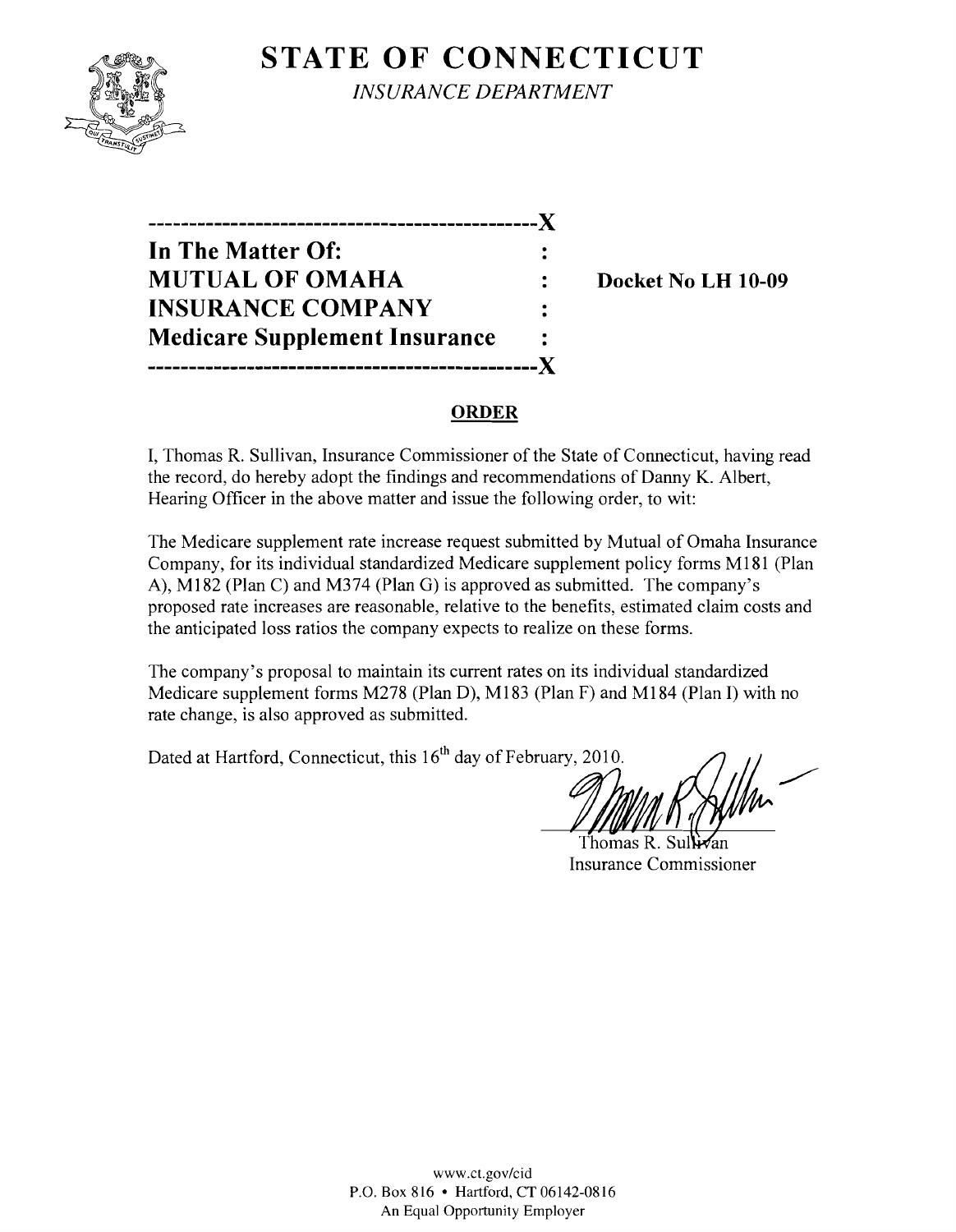# **STATE OF CONNECTICUT**



*INSURANCE DEPARTMENT* 

----------------------X **In The Matter Of: MUTUAL OF OMAHA : Docket No. LH 10-09 INSURANCE COMPANY Medicare Supplement Insurance -----------------------------------------------X** 

## **PROPOSED FINAL DECISION**

 $\ddot{\cdot}$ 

## 1. **INTRODUCTION**

The Insurance Commissioner of the State of Connecticut is empowered to review rates charged for individual and group Medicare supplement policies sold to any resident of this State who is eligible for Medicare. The source for this regulatory authority is contained in Chapter 700c and Section 38a-495a of the Connecticut General Statutes.

After due notice a hearing was held at the Insurance Department in Hartford on February 04, 2010 to consider whether or not the rate increase requested by Mutual of Omaha Insurance Company on its individual standardized supplement business should be approved.

No members from the general public attended the hearing.

No company representatives attended the hearing.

The hearing was conducted in accordance with the requirements of Section 38a-474, Connecticut General Statutes, the Uniform Administrative Procedures Act, Chapter 54 of the Connecticut General Statutes, and the Insurance Department Rules of Practice, Section 38a-8-1 et seq. of the Regulations of Connecticut State Agencies.

A Medicare supplement (or Medigap) policy is a private health insurance policy sold on an individual or group basis which provides benefits that are additional to the benefits provided by Medicare. For many years Medicare supplement policies have been highly regulated under both state and federal law to protect the interests of persons eligible for Medicare who depend on these policies to provide additional coverage for the costs of health care.

Effective December 1, 2005, Connecticut amended its program of standardized Medicare supplement policies in accordance with Section 38a-495a of the Connecticut General Statutes, and Sections 38a-495a-1 through 38a-495a-21 of the Regulations of Connecticut Agencies. This program, which conforms to federal requirements, provides that all insurers offering Medicare supplement policies for sale in the state must offer the basic "core" package of benefits known as Plan A. Insurers may also offer anyone or more of eleven other plans (Plans B through L).

> www.ct.gov/cid P.O. Box 816 • Hartford, CT 06142-0816 An Equal Opportunity Employer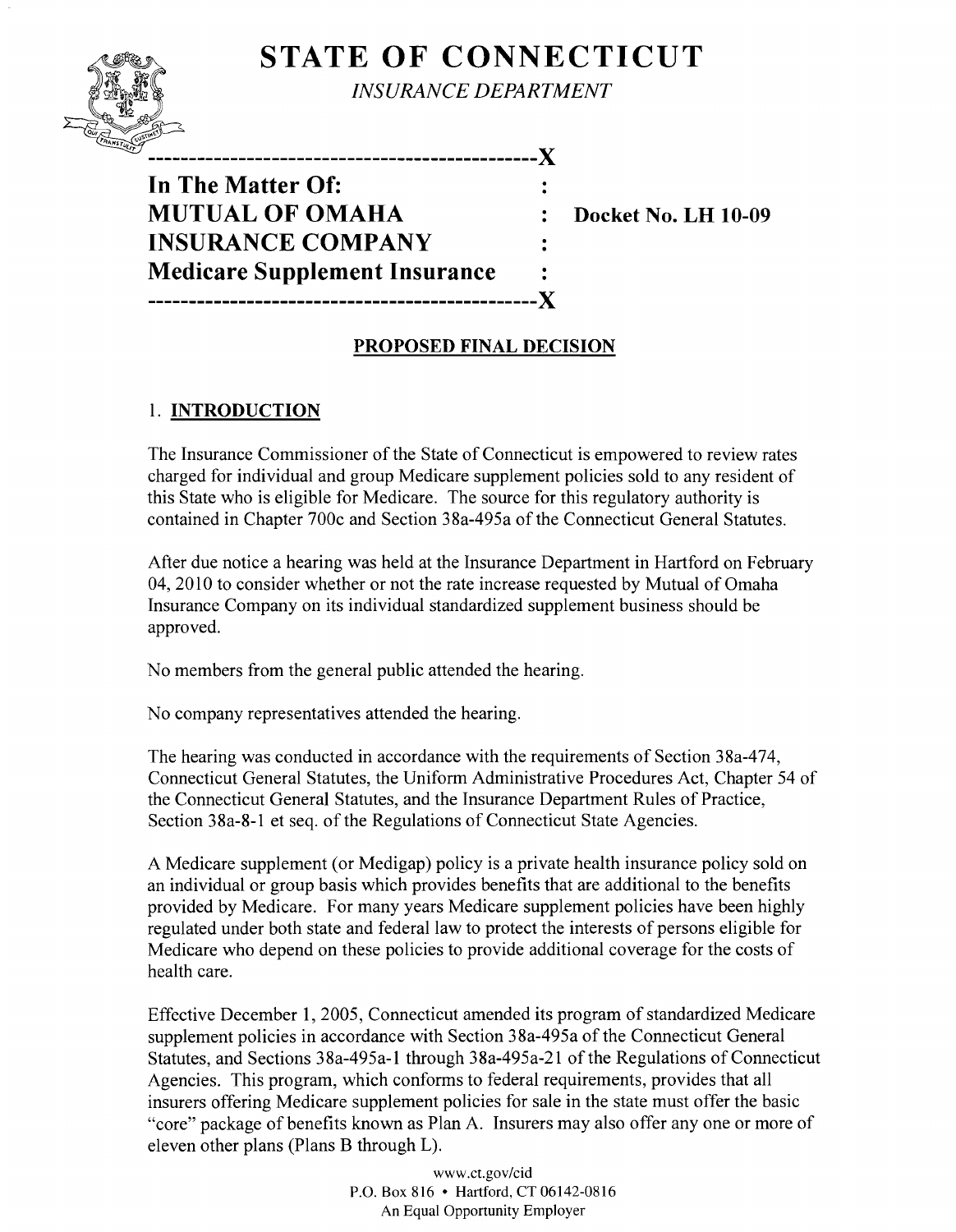Effective January 1,2006, in accordance with Section 38a-495c ofthe Connecticut General Statutes (as amended by Public Act 05-20) premiums for all Medicare supplement policies in the state must use community rating. Rates for Plans A through L must be computed without regard to age, gender, previous claims history or the medical condition of any person covered by a Medicare supplement policy or certificate.

The statute provides that coverage under Plan A through L may not be denied on the basis of age, gender, previous claims history or the medical condition of any covered person. Insurers may exclude benefits for losses incurred within six months from the effective date of coverage based on a pre-existing condition.

Effective October 1, 1998, carriers that offer Plan B or Plan C must make these plans as well as Plan A, available to all persons eligible for Medicare by reason of disability.

Insurers must also make the necessary arrangements to receive notice of all claims paid by Medicare for their insureds so that supplemental benefits can be computed and paid without requiring insureds to file claim forms for such benefits. This process of direct notice and automatic claims payment is commonly referred to as "piggybacking" or "crossover".

Sections 38a-495 and 38a-522 of the Connecticut General Statutes, and Section 38a-495a-10 of the Regulations of Connecticut Agencies, state that individual and group Medicare supplement policies must have anticipated loss ratios of 65% and 75%, respectively. Under Sections 38a-495-7 and 38a-495a-10 of the Regulations of Connecticut Agencies, filings for rate increases must demonstrate that actual and expected losses in relation to premiums meet these standards, and anticipated loss ratios for the entire future period for which the requested premiums are calculated to provide coverage must be expected to equal or exceed the appropriate loss ratio standard.

Section 38a-473 of the Connecticut General Statutes provides that no insurer may incorporate in its rates for Medicare supplement policies factors for expenses that exceed 150% of the average expense ratio for that insurer's entire written premium for all lines of health insurance for the previous calendar year.

### II. **FINDING OF FACT**

After reviewing the exhibits entered into the record of this proceeding, the testimony of the witnesses, and utilizing the experience, technical competence and specialized knowledge of the Insurance Department, the undersigned makes the following findings of fact:

1. Mutual of Omaha has requested the approval of a 15% rate increase for its individual standardized Medicare supplement policy form Plan A, a 9% increase for Plan C, a 20% increase for Plan G and no rate change for Plans D, F and I.

These increases would go into effect on  $5/1/2010$ .

2. The following are estimated  $9/30/2009$  in-force counts in Connecticut and on a nationwide basis: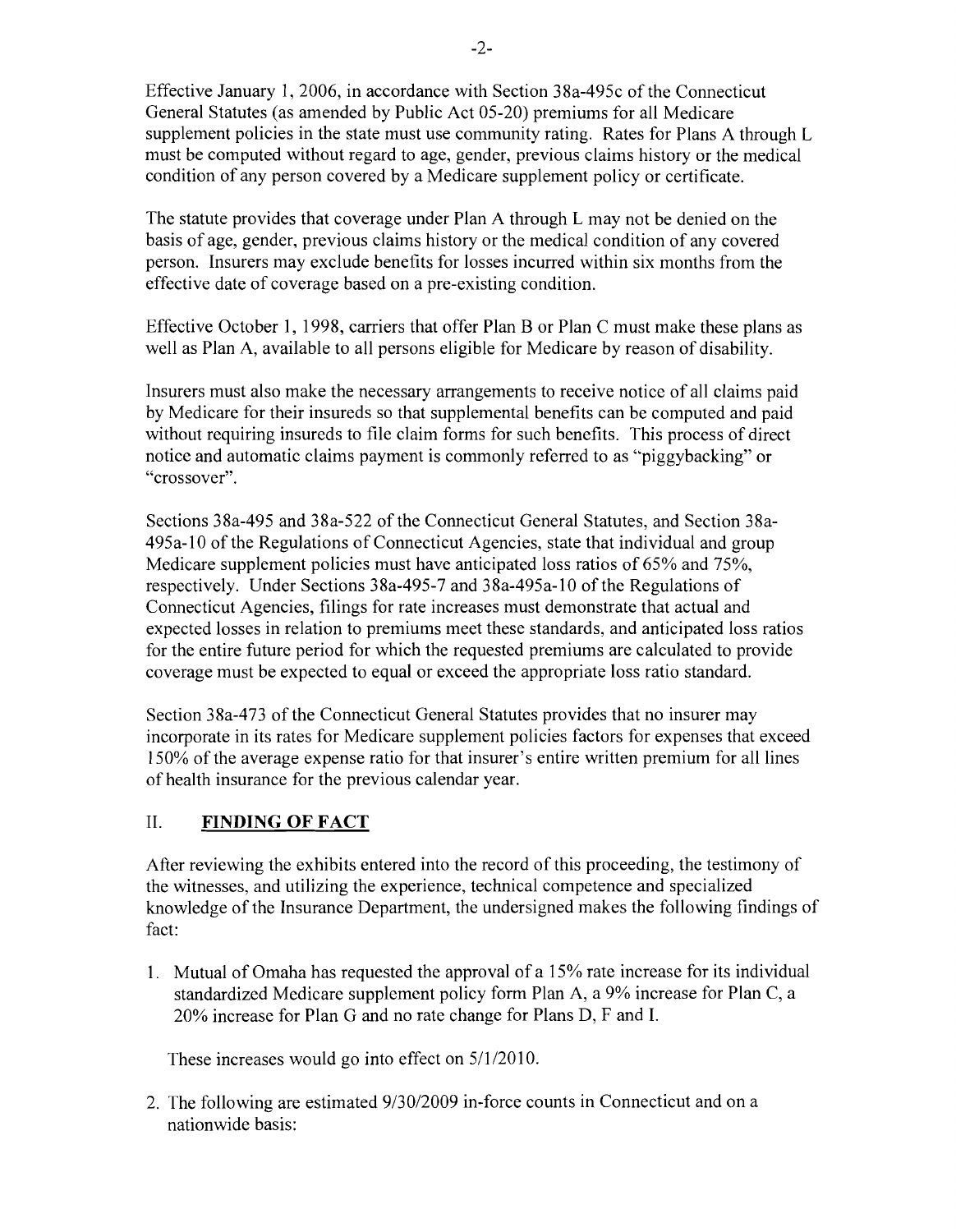| Plan          | Connecticut | Nationwide |
|---------------|-------------|------------|
| $\mathbf{A}$  | 8           | 2,105      |
| $\mathcal{C}$ | 24          | 8,414      |
| D             | 191         | 12,925     |
| F             | 420         | 117,339    |
| G             | 562         | 28,493     |
|               | 12          | 191        |
| Total         | 1,217       | 169,467    |

3. The following are the last rate increases approved for these policies with corresponding effective dates:

| Plan          | Increase | <b>Effective Date</b> |
|---------------|----------|-----------------------|
| $\mathbf{A}$  | 15.0%    | 5/1/2009              |
| $\mathcal{C}$ | 15.0%    | 5/1/2009              |
| D             | 15.0%    | 5/1/2009              |
| F             | 15.0%    | 5/1/2009              |
| G             | 20.0%    | 5/1/2009              |
|               | 10.0%    | 5/1/2007              |

- 4. The subject policies are agent solicited.
- 5. Mutual of Omaha does not use a pre-existing condition exclusion clause with its Plans.
- 6. Mutual of Omaha certified that their expense factors are in compliance with section 38a-473, C.G.S.
- 7. Mutual of Omaha has conformed to subsection (e) of section 38a-495c, C.G.S. regarding the automatic processing of Part A and B claims.
- 8. The proposed rates are designed to satisfy the Connecticut regulatory loss ratio of 65%.
- 9. Plans A, D, F and G are open blocks; Plan C and I are closed blocks of business. They offer Plan A to the disabled.
- 10. Below are the estimated loss ratios in Connecticut for 2008,2009 (estimated through year-end) and from inception-to-date:

| Plan          | 2008  | 2009  | Inception-to-date |
|---------------|-------|-------|-------------------|
| $\mathbf{A}$  | 89.2% | 99.3% | 140.1%            |
| $\mathcal{C}$ | 63.5% | 69.0% | 77.1%             |
| D             | 83.5% | 64.8% | 76.0%             |
| F             | 67.3% | 63.0% | 68.6%             |
| G             | 94.8% | 96.3% | 100.3%            |
|               | 76.0% | 51.6% | 63.2%             |
| Total         | 83.4% | 77.6% | 76.1%             |